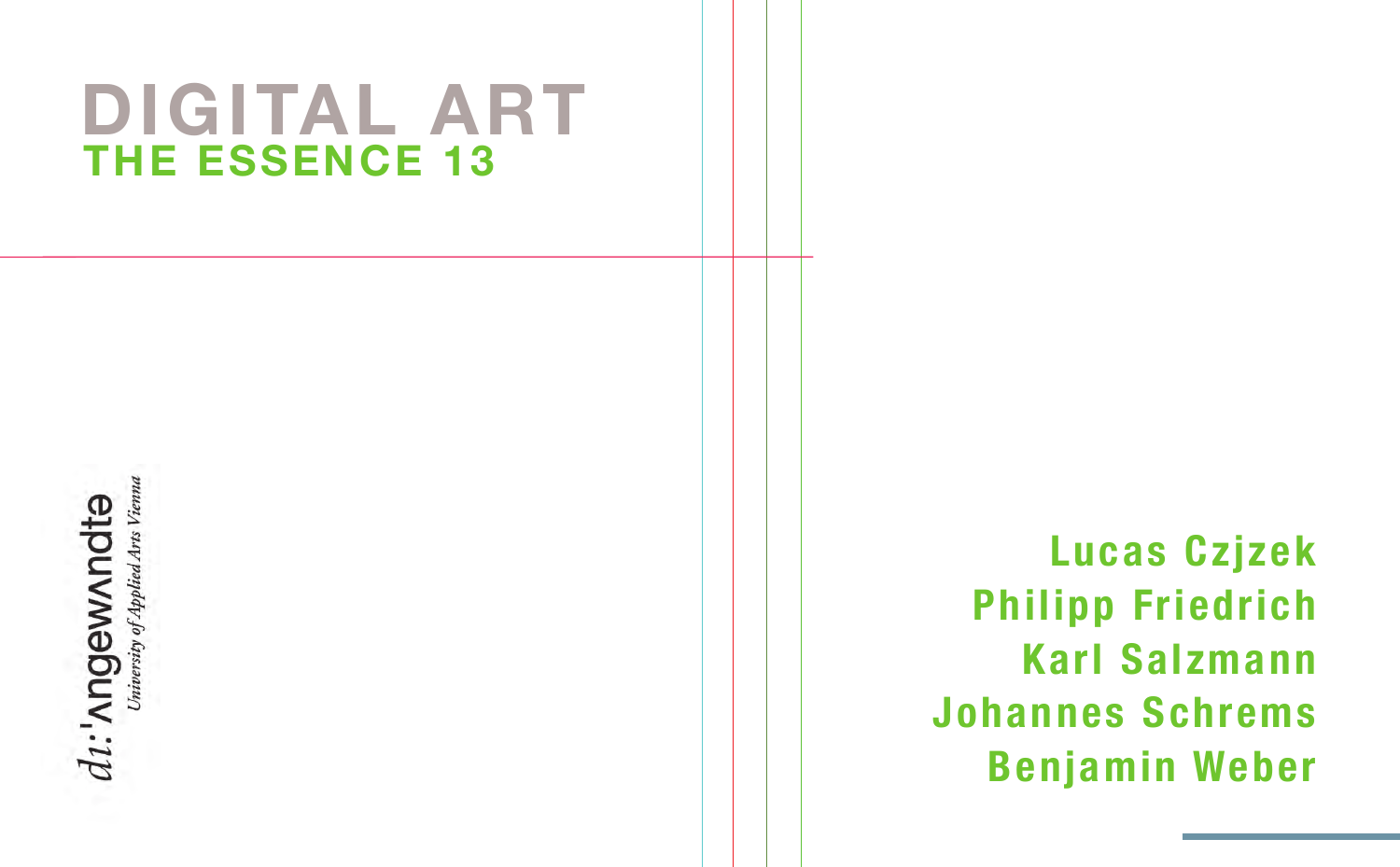#### Anima

#### **Lucas C zjzek**

Anima lässt Bilder aus lebendigen Hefekulturen als Animation sichtbar werden. Die einzelnen Bilder sind durch UV Belichtung von Hefekulturen, die auf einem Trägermedium aus Argar Argar in Petrischalen aufgetragen wurden, im Labor entstanden. Diese so bebilderten Petrischalen drehen sich im Endlosloop um eine Achse. Der Betrieb dieser Maschine ist für die Sichtbarkeit der Animation, wie auch der möglichst langen Formerhaltung der aus Hefe bestehenden Bilder notwendig. Durch den Apparatus leben die Bilder selbst..

www.unknownidentity.net

Lucas Czjzek visualizes images of living yeast cultures in the form of an animation. The individual images were developed in the laboratory by exposing yeast cultures on agar-agar Petri dishes. The imagery on the Petri dishes devised through this procedure, circles around an axis in an endless loop. It is necessary to operate this machinery in order to make the animation visible as well as to prevent disfiguration of the yeast images. In fact the images are kept alive by means of the apparatus.

> BioArt object, realtime animation, fridge with glassdoor 180 x 55 x 55 cm

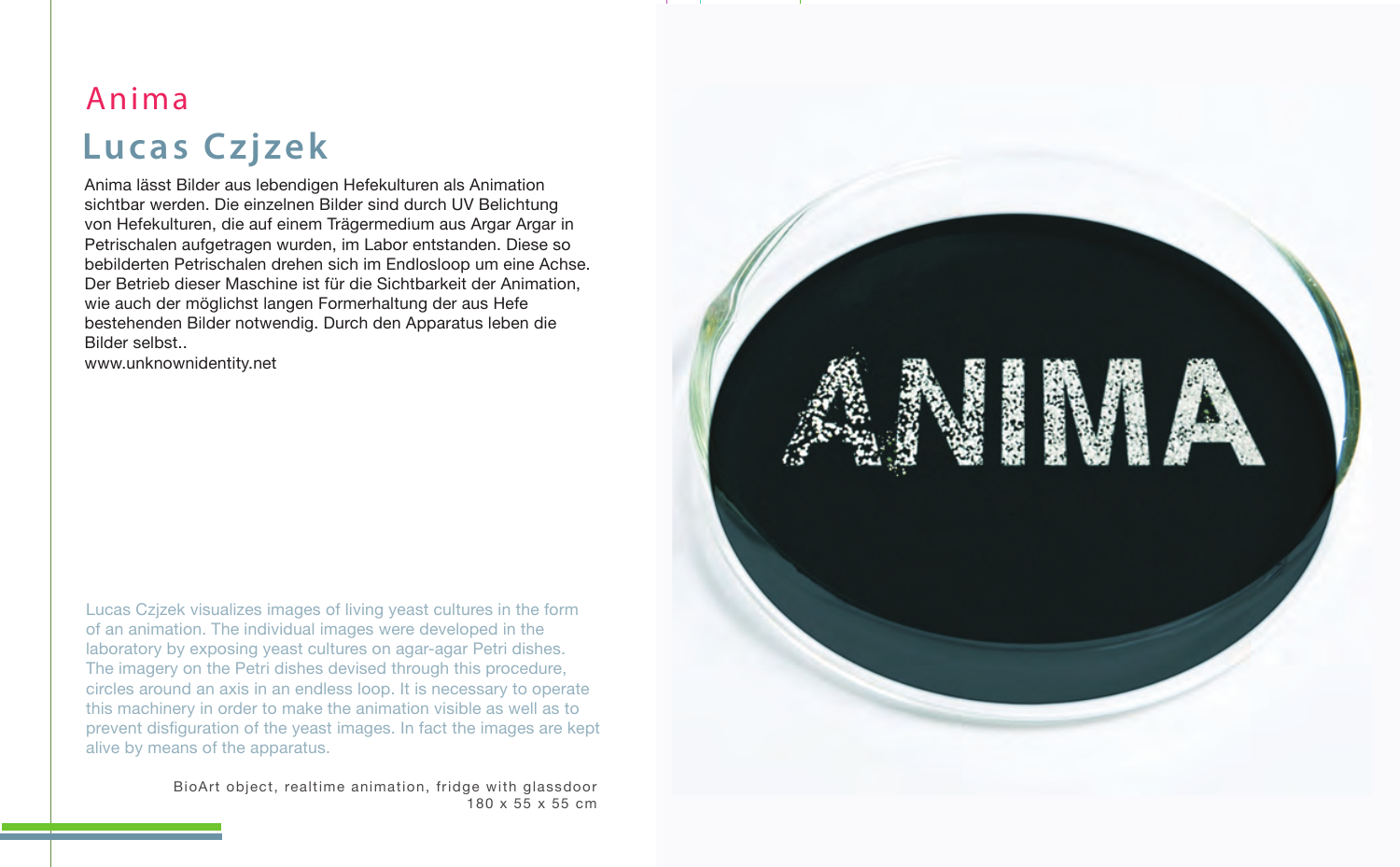# Untitled **Philipp Friedrich**

Eine eigens konstruierte Maschine generiert laufend Kunstmanifeste und druckt diese aus. Als Ausgangspunkt werden bestehende, mehr oder weniger bekannte Manifeste analysiert und mittels Methoden von "Natural Language Processing" neu kombiniert und erweitert. Um die Maschine herum bildet sich ein stets wachsender Papierhaufen aus Manifesten. Zusätzlich zur Installation erscheint ein Buch mit einer Auswahl von 1000 generierten Manifesten.

A purpose-built machine constantly generates art manifestos and prints them. As a starting point, it analyzes existing and more or less known manifestos and recombines and/or extends them by means of methods of "Natural Language Processing" (NLP). A relentlessly growing pile of paper consisting of manifestos falls on the floor around the machine. In addition to the installation, a book with a selection from 1,000 generated manifestos will be presented.

Text generating object, h: 120 cm, microcomputer

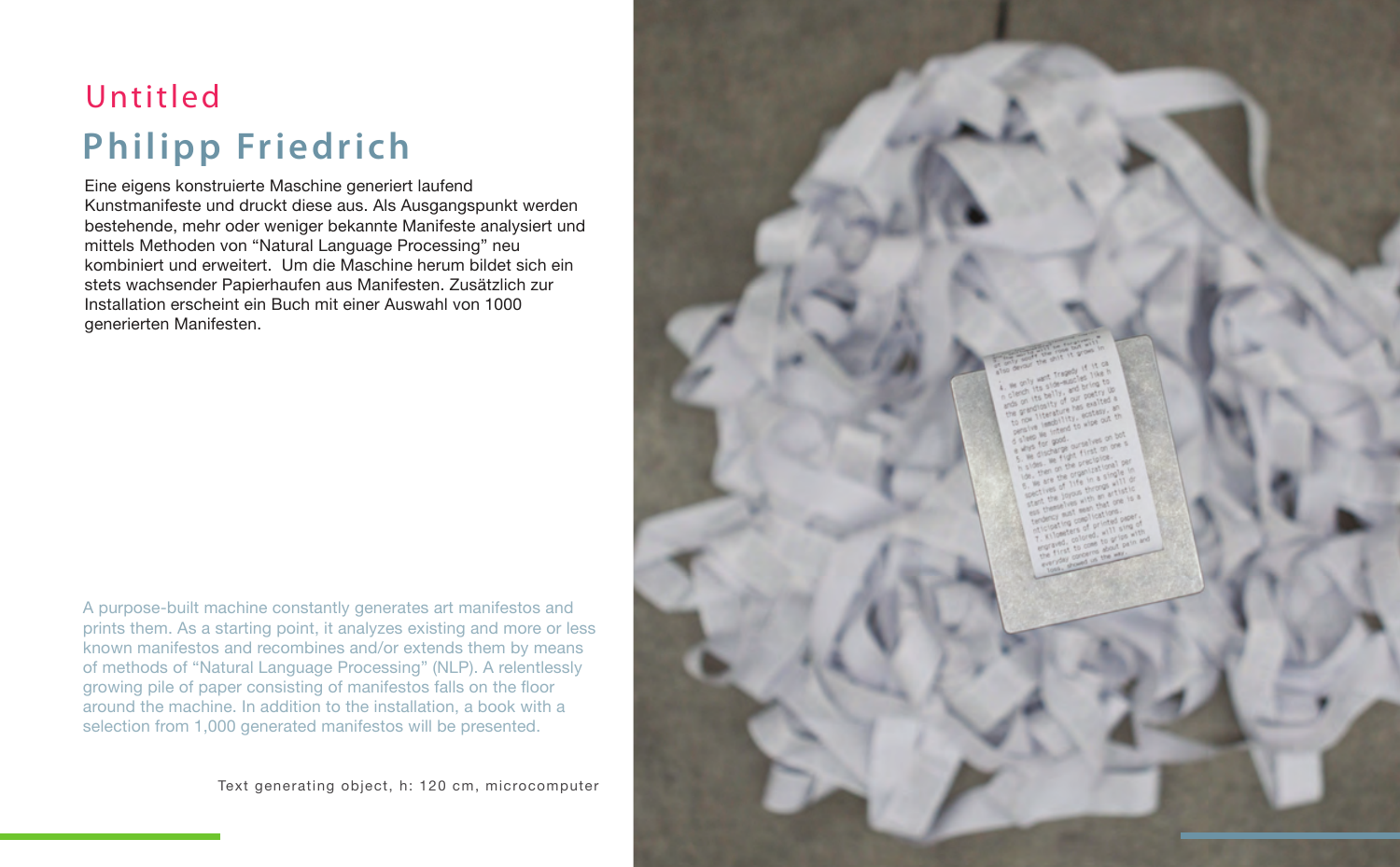### Ignotorumori **K arl S alzmann**

Die Klanginstallation besteht aus 8 unterschiedlich dimensionierten Objekten mit Schalltrichtern. Im Innerern befinden sich elektrische Geräte, u.a. Festplatten, Monitore und Computer, welche mittels elektromagnetischer Induktion akustisch und mechanisch vermessen werden. Das Werk referiert auf die Geräuscheapparaturen, genannt "Intonarumori", des futuristischen Malers und Musikers Luigi Russolo und steht in der Tradition des von ihm verfassten Manifestes "L`arte dei rumori" (Die Kunst der Geräusche, 1916). Die Geräuscheerzeuger, welche zur Zeit Russolos für große Kontroversen in der Musikwelt sorgten, werden im vorliegenden Werk in die Gegenwart transferiert. Die im Inneren der Objekte befindlichen Apparaturen werden zweckentfremdet und deren Eigenschaften als analoge Klangerzeuger unter Beweis gestellt. Die zeitliche definierte und in Java-Code notierte Kompostion ermöglicht dem Betrachter Zugang zu bisher ungehörten akustischen Phänomenen, Klängen und Rhythmen. www.karlsalzmann.com

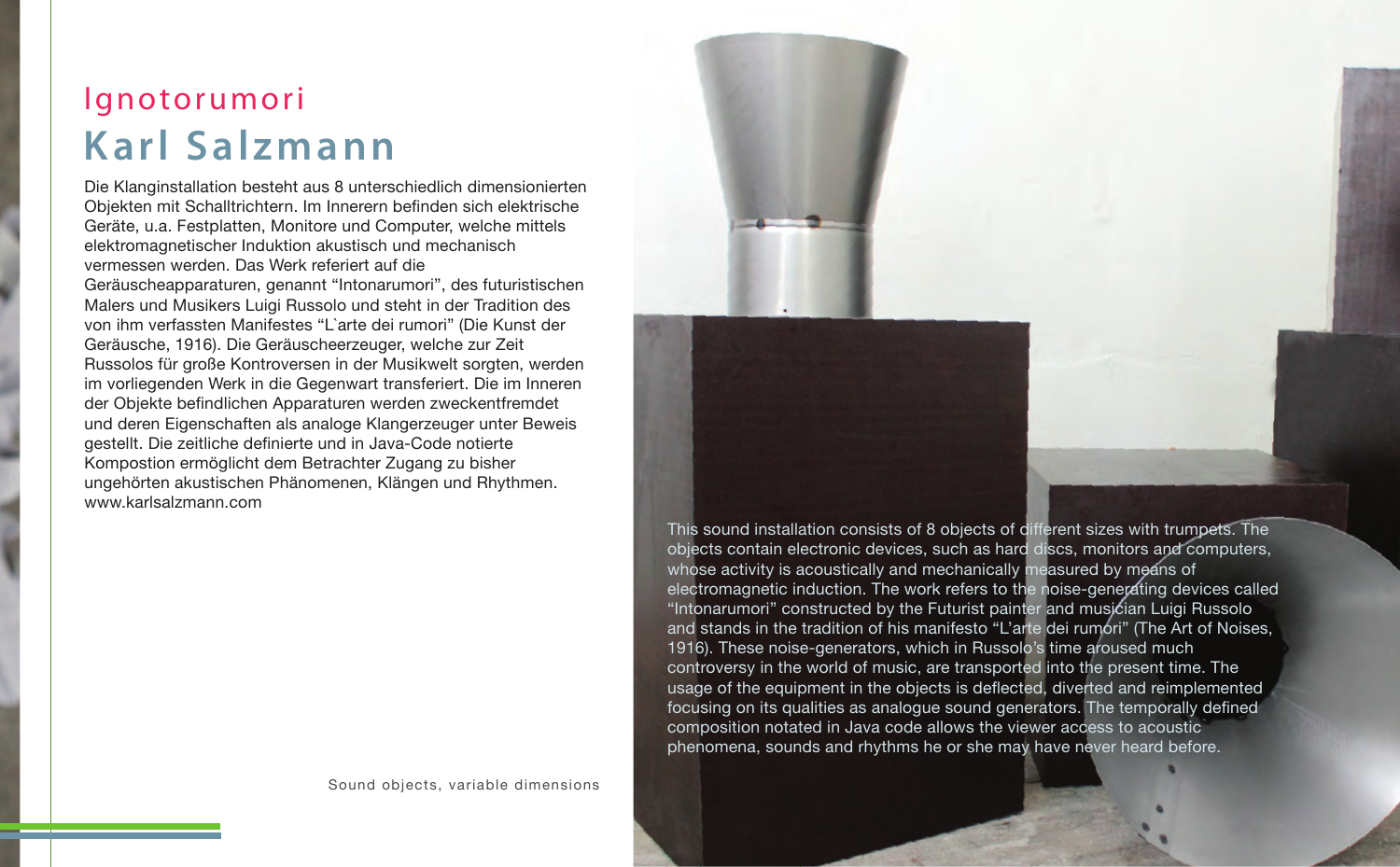

#### fracking traces **Johannes S chrems**

*fracking traces* besteht aus einem Videoloop, in dem Satelitenbilder zu einer Bewegtbildsequenz montiert sind. Vom Weltall aus gesehen scheint es sich um ästhetisch ansprechende "Tätowierungen" der Erdoberfläche zu handeln, tatsächlich sind die geometrischen Gebilde Spuren in der Landschaft, die die Fracking-Industrie hinterlässt. Die Soundebene imitiert Bohr- und Fracking-Geräusche, man hört gleichsam, wie sich die Schallwellen im Erdreich fortbewegen und in einem dumpfen Soundwall verdichten.

The work fracking traces consists of a video loop showing satellite images, edited into a moving image sequence. When viewed from outer space, what appear to look like aesthetically

appealing "tattoos" on the earth's surface are in actual fact traces in the landscape left behind by the fracking industry, as geometric forms. The installation's soundtrack simulates drilling and fracking noises, making one virtually hear the sound- waves move into the earth, compressing it in a muffled wall of sound.

Video loop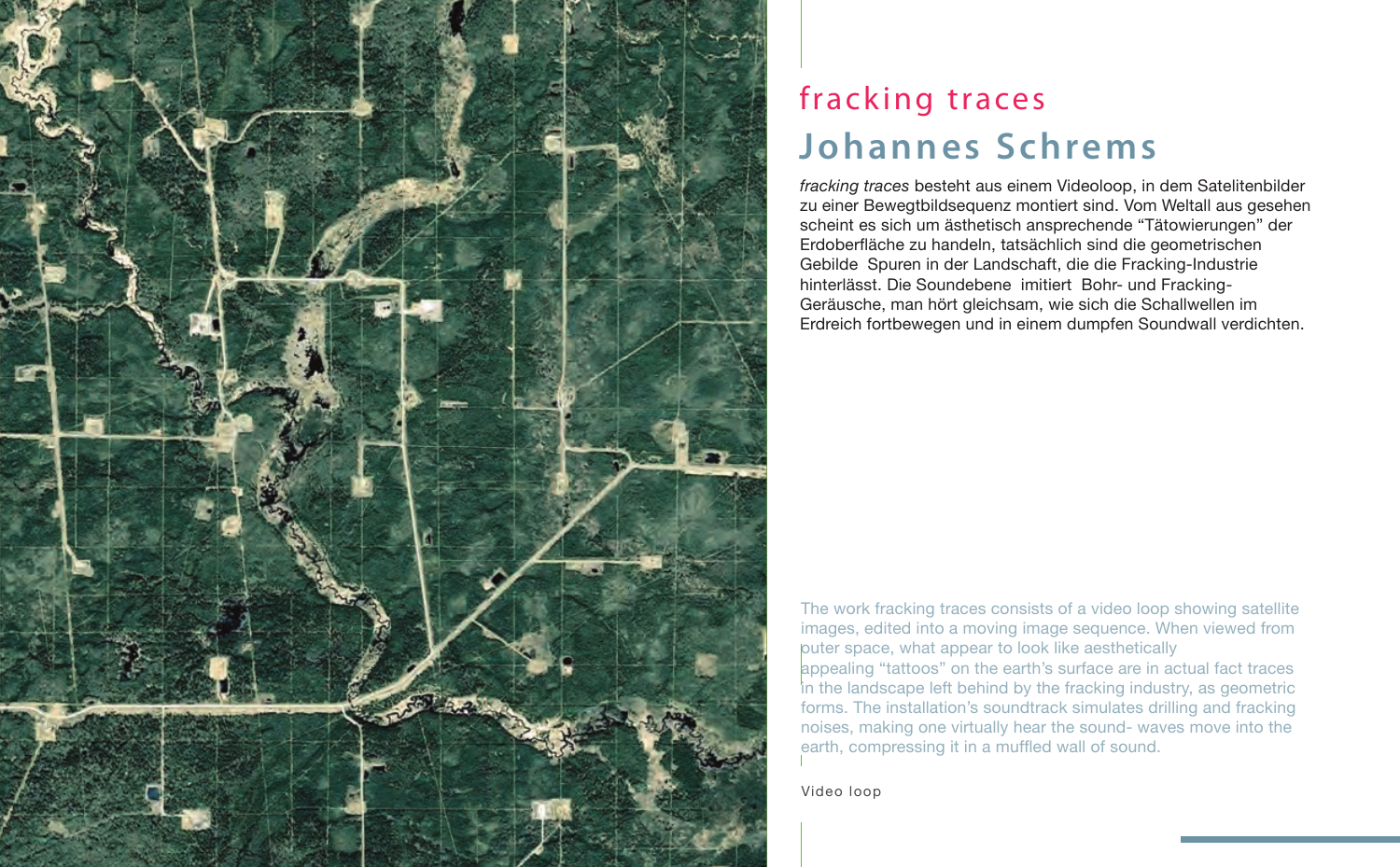## IPv4Cube **B enjamin Weber**

Der IPv4Cube ist eine künstlerische Permutation des Netzwerks IPv4 (Internet Protocol Version 4) in den dreidimensionalen Raum. In diesem virtuellen Universum werden bestehende IP-Adressen in Koordinaten und Transluzenz transformiert. Dieser Prozess ermöglicht die Visualisierung sowohl aktiver als auch inaktiver Bereiche des Internets. Nach dem Einspeisen tausender gescannter Hosts beginnt sich die Struktur des IPv4Cubes zu entwickeln. Als Ergebnis werden vollkommen geschwärzte Schichten des Internets sichtbar. Einige dieser Schichten sind für spezielle Zwecke reserviert, andere sind Regierungen und dem Militär vorbehalten. Die kontinuierliche Aktualisierung der Echtzeit-Computergraphik ermöglicht es dem IPv4Cube Naturkatastrophen, Kriege und Cyberattacken zu erkennen. Die dreidimensionale Vision wird durch die Sonifizierung jedes einzelnen Partikels erweitert und – als virtueller Lärm – in den Raum zurückgeworfen. http://bw.nu

The IPv4Cube is an artistic permutation of the network protocol IPv4 (Internet Protocol Version 4) in virtual three-dimensional space. In this virtual universe existing IP addresses are transformed into coordinates and translucency. This process makes it possible to visualize both active and inactive areas of the Internet. After feeding in thousands of scanned hosts the structure of the IPv4Cube begins to evolve. As a result, completely blackened layers of the Internet become "visible". Some of these layers are reserved for specific purposes; governments and the military control others. Continuous updating of the real-time computer graphics enables the IPv4Cube to recognize natural disasters, wars, and cyber attacks. The threedimensional visualization expands constantly through the sonification of each and every particle, which are thrown back into space in the form of virtual noise.

Real-time data visualization and sonification